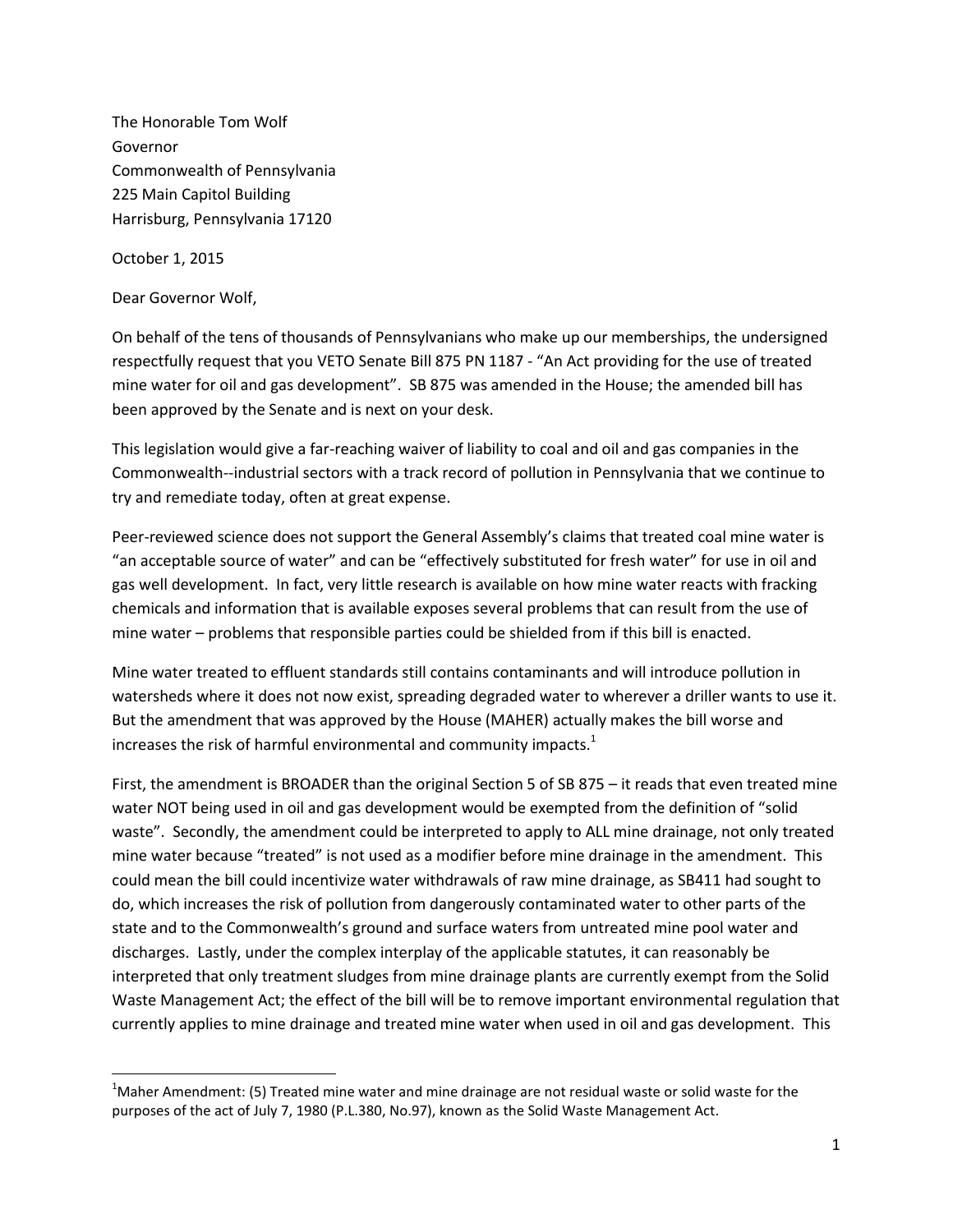will open up new pollution pathways while granting waivers of liability to companies that would be responsible.

The bottom line is that this bill is going in the opposite direction than the law should be going. We should be removing exemptions polluters enjoy, not reinforcing their exemptions or adding to them. Furthermore, the damage that would be done by taking mine water away from coal mining impacted watersheds is unjust and harms communities and environments that are bearing the burden of coal mining activity and struggling to bring these degraded streams back to life. The depletion of flow will prevent the stream from achieving restored quality and habitats and can diminish water supplies for those who rely on these watersheds for drinking water.

State government is bound by Article I of the Pennsylvania Constitution to respect the inherent rights of Pennsylvania citizens. Among those inherent rights are the right to a healthy community in which to live – the right to "clean air, pure water, and to the preservation of the natural, scenic, historic and esthetic values of the environment." Government officials are required to support Article I, Section 27 of the Pennsylvania Constitution in carrying out duties such as writing and adopting laws. It is essential that the proper investigation and study be done BEFORE enacting legislation so that actions are consistent with reliable scientific information. But SB875 has not provided any facts or scientific evidence to support its key assumptions, freeing from liability those who provide, take and use the treated mine water at the expense of people's needs and rights.

To approve a blanket waiver of liability could potentially shield future bad behavior, violations and pollution—activities for which Pennsylvania's taxpayers may be left picking up the pieces— and therefore should not be allowed. For these reasons, we ask you to veto SB 875 PN 1187.

Thank you,

**Allegheny Defense Project, Ryan Talbott, Executive Director**

**Berks Gas Truth, Karen Feridun, Founder**

**Citizens for Water, Joe Levine, Director**

**Clean Water Action, Steve Hvozdovich, Pennsylvania Campaigns Director**

**Damascus Citizens for Sustainability, Barbara Arrindell, Director**

**Delaware Riverkeeper Network, Maya van Rossum, the Delaware Riverkeeper, and Tracy Carluccio, Deputy Director**

**Earthworks, Nadia Steinzor, Eastern Program Coordinator**

**Environmental Integrity Project, Lisa Graves Marcucci, PA Coordinator, Community Outreach**

**Friends of the Harmed, Dana Dolney, Director**

**Green Party of Pennsylvania, Jay Sweeney, Chair**